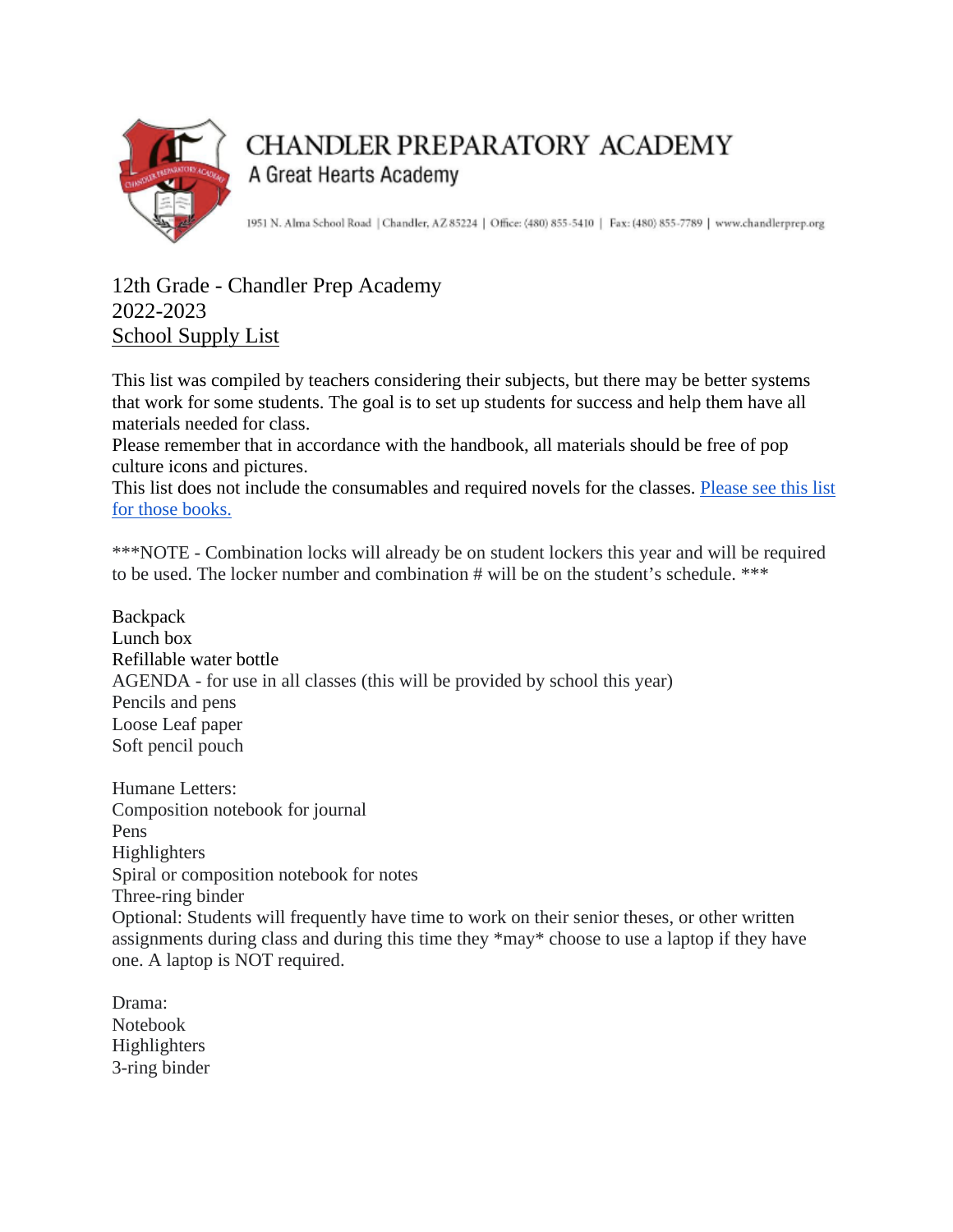Art: Drafting Pencils (recommended #2, #4, #6 wooden drawing not mechanical) Pink Pearl Eraser (Optional) kneaded eraser Sketchbook (100 pg) "Drawing Lessons from the Great Masters" Robert Beverly Hale Tracing paper

Calc II: Binder or Folder Graph paper Notebook #2 pencils Blue or black pen Red pen Graphing calculator ( TI-83 or TI-84) Dry erase marker

Physics II: Graphing Calculator (TI 83 or higher) Choice of spiral notebook OR binder with loose-leaf Pocket folder Pencils (no pens) Expo Markers

Logic and Coding: Notebook Folder Pencils Writing utensils for notes Blue or red pen for correcting work USB flash drive, clearly labeled with student's name Dry erase marker

Rhetoric: A notebook/journal Folder or binder for collecting handouts and homework How to Win an Argument: An Ancient Guide to the art of Persuasion by Marcus Tullius Cicero and James May

Greek: Notebook Pencils Pens, assorted colors Whiteboard markers Folder/Binder